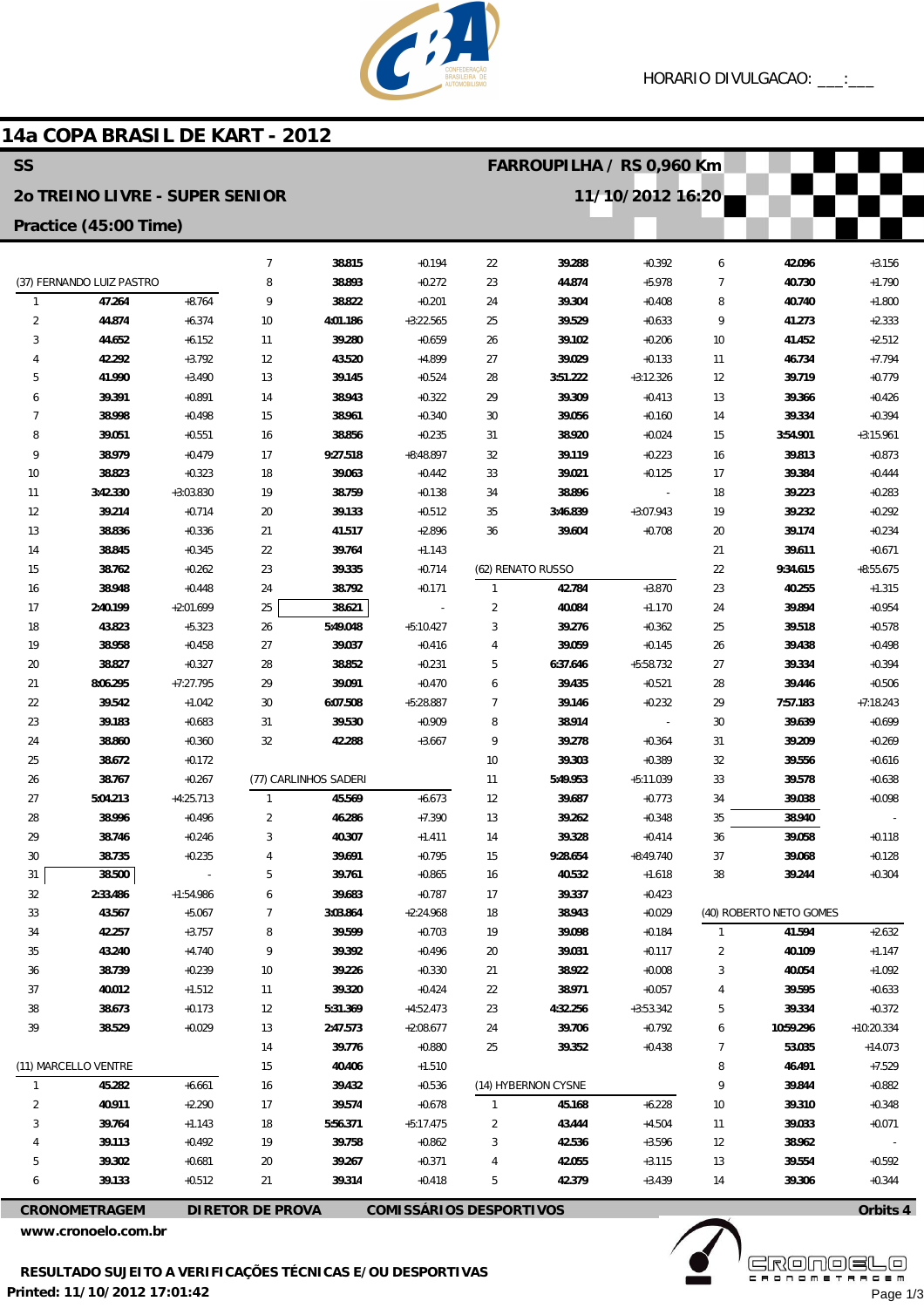

## 14a COPA BRASIL DE KART - 2012

| <b>SS</b><br>FARROUPILHA / RS 0,960 Km                                            |                              |                      |                   |                        |                          |                |                     |                      |                 |                    |                         |
|-----------------------------------------------------------------------------------|------------------------------|----------------------|-------------------|------------------------|--------------------------|----------------|---------------------|----------------------|-----------------|--------------------|-------------------------|
| <b>20 TREINO LIVRE - SUPER SENIOR</b>                                             |                              |                      |                   |                        |                          |                |                     | 11/10/2012 16:20     |                 |                    |                         |
|                                                                                   | Practice (45:00 Time)        |                      |                   |                        |                          |                |                     |                      |                 |                    |                         |
| 15                                                                                | 39.498                       | $+0.536$             | 33                | 39.913                 | $+0.897$                 | 4              | 39.344              | $+0.179$             | 21              | 39.673             | $+0.459$                |
| 16                                                                                | 5:31.302                     | $+4:52.340$          | 34                | 39.463                 | $+0.447$                 | 5              | 39.326              | $+0.161$             | 22              | 39.756             | $+0.542$                |
| 17                                                                                | 39.718                       | $+0.756$             | 35                | 39.549                 | $+0.533$                 | 6              | 39.296              | $+0.131$             | 23              | 50.817             | $+11.603$               |
| 18                                                                                | 39.730                       | $+0.768$             | 36                | 39.788                 | $+0.772$                 | $\overline{7}$ | 5:36.698            | $+4:57.533$          | 24              | 58.882             | $+19.668$               |
| 19                                                                                | 39.100                       | $+0.138$             | 37                | 39.568                 | $+0.552$                 | 8              | 39.606              | $+0.441$             | 25              | 3:13.252           | $+2:34.038$             |
| 20                                                                                | 3:19.822                     | $+2:40.860$          |                   |                        |                          | 9              | 39.599              | $+0.434$             | 26              | 39.795             | $+0.581$                |
| 21                                                                                | 39.724                       | $+0.762$             |                   | (42) JULIO CESAR PIRES |                          | 10             | 3:12.499            | $+2:33.334$          | 27              | 39.318             | $+0.104$                |
| 22                                                                                | 39.319                       | $+0.357$             | $\mathbf{1}$      | 43.495                 | $+4.437$                 | 11             | 39.922              | $+0.757$             | 28              | 39.293             | $+0.079$                |
| 23                                                                                | 7:26.636                     | $+6:47.674$          | 2                 | 40.357                 | $+1.299$                 | 12             | 39.658              | $+0.493$             | 29              | 39.229             | $+0.015$                |
| 24                                                                                | 39.753                       | $+0.791$             | 3                 | 39.616                 | $+0.558$                 | 13             | 39.185              | $+0.020$             | 30              | 39.363             | $+0.149$                |
| 25                                                                                | 44.853                       | $+5.891$             | 4                 | 39.489                 | $+0.431$                 | 14             | 4:32.315            | $+3:53.150$          | 31              | 39.369             | $+0.155$                |
| 26                                                                                | 39.676                       | $+0.714$             | 5                 | 39.231                 | $+0.173$                 | 15             | 39.502              | $+0.337$             | 32              | 39.889             | $+0.675$                |
| 27                                                                                | 39.362                       | $+0.400$             | 6                 | 40.096                 | $+1.038$                 | 16             | 39.203              | $+0.038$             | 33              | 39.796             | $+0.582$                |
| 28                                                                                | 39.454                       | $+0.492$             | $\overline{7}$    | 39.852                 | $+0.794$                 | 17             | 39.399              | $+0.234$             | 34              | 39.670             | $+0.456$                |
| 29                                                                                | 41.774                       | $+2.812$             | 8                 | 39.058                 | $\overline{\phantom{a}}$ | 18             | 39.165              |                      | 35              | 40.660             | $+1.446$                |
|                                                                                   |                              |                      | 9                 | 39.219                 | $+0.161$                 | 19             | 4:09.602            | $+3:30.437$          | 36              | 39.680             | $+0.466$                |
|                                                                                   | (48) DOGLAS ANTONIO PIEROSAN | $+5.462$             | 10                | 39.358                 | $+0.300$                 | 20             | 39.646              | $+0.481$             | 37              | 39.465             | $+0.251$                |
| $\mathbf{1}$                                                                      | 44.478<br>40.864             |                      | 11                | 3:14.777               | $+2:35.719$              | 21             | 39.341              | $+0.176$             | 38              | 39.214             |                         |
| $\overline{2}$<br>3                                                               | 40.209                       | $+1.848$<br>$+1.193$ | 12<br>13          | 40.170<br>39.894       | $+1.112$<br>$+0.836$     | 22             | 39.226              | $+0.061$<br>$+0.196$ | 39              | 39.537             | $+0.323$<br>$+6:39.202$ |
| $\overline{4}$                                                                    | 39.628                       | $+0.612$             | 14                | 39.407                 | $+0.349$                 | 23<br>24       | 39.361<br>40.241    | $+1.076$             | 40<br>41        | 7:18.416<br>40.416 | $+1.202$                |
| 5                                                                                 | 39.458                       | $+0.442$             | 15                | 39.459                 | $+0.401$                 | 25             | 6:57.626            | $+6:18.461$          | 42              | 39.711             | $+0.497$                |
| 6                                                                                 | 39.504                       | $+0.488$             | 16                | 40.127                 | $+1.069$                 | 26             | 45.661              | $+6.496$             | 43              | 39.513             | $+0.299$                |
| 7                                                                                 | 39.368                       | $+0.352$             | 17                | 39.484                 | $+0.426$                 | 27             | 39.247              | $+0.082$             | 44              | 39.901             | $+0.687$                |
| 8                                                                                 | 39.331                       | $+0.315$             | 18                | 39.533                 | $+0.475$                 | 28             | 39.379              | $+0.214$             | 45              | 43.152             | $+3.938$                |
| 9                                                                                 | 39.200                       | $+0.184$             | 19                | 39.458                 | $+0.400$                 | 29             | 39.202              | $+0.037$             | 46              | 39.823             | $+0.609$                |
| 10                                                                                | 39.176                       | $+0.160$             | 20                | 5:13.052               | +4:33.994                | 30             | 39.286              | $+0.121$             |                 |                    |                         |
| 11                                                                                | 4:04.934                     | $+3:25.918$          | 21                | 40.535                 | $+1.477$                 |                |                     |                      | (91) PAULO DORO |                    |                         |
| 12                                                                                | 39.614                       | $+0.598$             | 22                | 40.152                 | $+1.094$                 |                | (111) HEURO TORTATO |                      | $\mathbf{1}$    | 44.397             | $+5.177$                |
| 13                                                                                | 39.446                       | $+0.430$             | 23                | 40.753                 | $+1.695$                 | $\mathbf{1}$   | 42.448              | $+3.234$             | 2               | 3:55.848           | $+3:16.628$             |
| 14                                                                                | 39.387                       | $+0.371$             | 24                | 7:15.184               | $+6:36.126$              | $\overline{2}$ | 41.279              | $+2.065$             | 3               | 45.269             | $+6.049$                |
| 15                                                                                | 39.383                       | $+0.367$             | 25                | 40.366                 | $+1.308$                 | 3              | 39.660              | $+0.446$             | $\sqrt{4}$      | 40.966             | $+1.746$                |
| 16                                                                                | 39.263                       | $+0.247$             | 26                | 39.655                 | $+0.597$                 | 4              | 39.469              | $+0.255$             | 5               | 39.781             | $+0.561$                |
| 17                                                                                | 6:28.408                     | $+5:49.392$          | 27                | 39.698                 | $+0.640$                 | 5              | 39.759              | $+0.545$             | 6               | 40.246             | $+1.026$                |
| 18                                                                                | 39.608                       | $+0.592$             | 28                | 39.700                 | $+0.642$                 | 6              | 39.444              | $+0.230$             | 7               | 39.857             | $+0.637$                |
| 19                                                                                | 39.661                       | $+0.645$             | 29                | 3:22.215               | $+2:43.157$              | $\overline{7}$ | 39.642              | $+0.428$             | 8               | 39.621             | $+0.401$                |
| 20                                                                                | 39.381                       | $+0.365$             | 30                | 39.640                 | $+0.582$                 | 8              | 40.099              | $+0.885$             | 9               | 39.831             | $+0.611$                |
| 21                                                                                | 39.115                       | $+0.099$             | 31                | 39.582                 | $+0.524$                 | 9              | 40.434              | $+1.220$             | 10              | 39.744             | $+0.524$                |
| 22                                                                                | 39.265                       | $+0.249$             | 32                | 40.115                 | $+1.057$                 | 10             | 39.637              | $+0.423$             | 11              | 39.717             | $+0.497$                |
| 23                                                                                | 39.329                       | $+0.313$             | 33                | 39.337                 | $+0.279$                 | 11             | 39.526              | $+0.312$             | 12              | 40.013             | $+0.793$                |
| 24                                                                                | 4:01.974                     | $+3:22.958$          | 34                | 39.600                 | $+0.542$                 | 12             | 39.440              | $+0.226$             | 13              | 39.923             | $+0.703$                |
| 25                                                                                | 39.880                       | $+0.864$             | 35                | 39.399                 | $+0.341$                 | 13             | 39.354              | $+0.140$             | 14              | 39.988             | $+0.768$                |
| 26                                                                                | 40.583                       | $+1.567$             | 36                | 39.480                 | $+0.422$                 | 14             | 5:40.314            | $+5:01.100$          | 15              | 2:38.908           | $+1:59.688$             |
| 27                                                                                | 40.100                       | $+1.084$             | 37                | 39.683                 | $+0.625$                 | 15             | 40.029              | $+0.815$             | 16              | 40.603             | $+1.383$                |
| 28                                                                                | 39.184                       | $+0.168$             |                   |                        |                          | 16             | 39.433              | $+0.219$             | 17              | 40.033             | $+0.813$                |
| 29                                                                                | 39.506                       | $+0.490$             |                   | (25) FERNANDO SCOTTI   |                          | 17             | 39.503              | $+0.289$             | 18              | 39.695             | $+0.475$                |
| 30<br>31                                                                          | 39.016<br>39.229             | $+0.213$             | $\mathbf{1}$<br>2 | 47.877<br>39.975       | $+8.712$<br>$+0.810$     | 18<br>19       | 39.450<br>40.087    | $+0.236$<br>$+0.873$ | 19<br>20        | 39.509<br>39.435   | $+0.289$<br>$+0.215$    |
| 32                                                                                | 6:48.784                     | $+6:09.768$          | 3                 | 39.714                 | $+0.549$                 | 20             | 39.275              | $+0.061$             | 21              | 39.708             | $+0.488$                |
|                                                                                   |                              |                      |                   |                        |                          |                |                     |                      |                 |                    |                         |
| <b>COMISSÁRIOS DESPORTIVOS</b><br><b>DIRETOR DE PROVA</b><br><b>CRONOMETRAGEM</b> |                              |                      |                   |                        |                          |                |                     | Orbits 4             |                 |                    |                         |

www.cronoelo.com.br

**EKÖUÖELE** Page 2/3